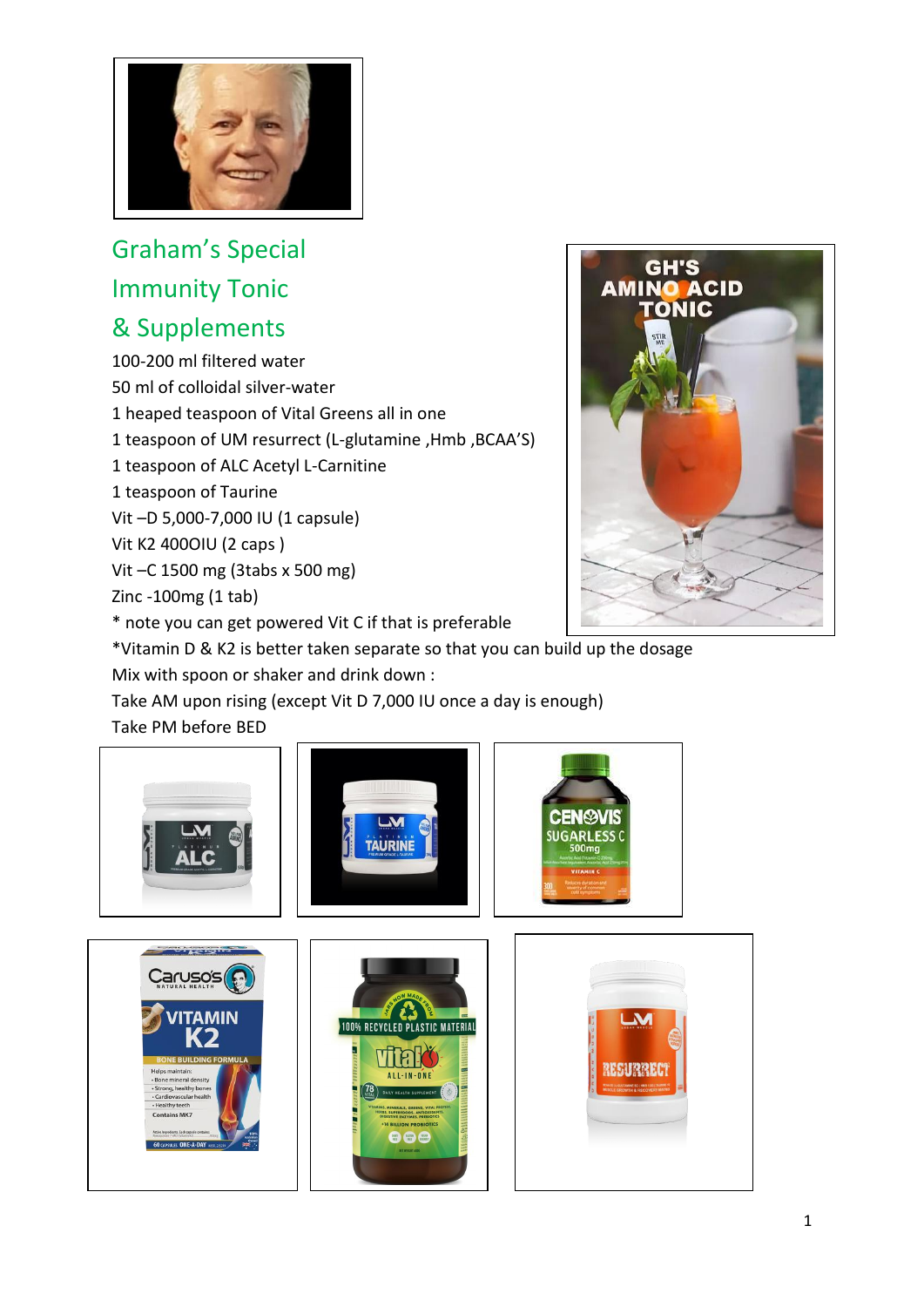







Above products available at Healys Health Shop: or your local Health Food Shop or Chemist .

Urban Muscle Products Go to : <https://www.healyshealth.com/supplement-shop-front>

More info On Vital Greens <https://www.healyshealth.com/vital-greens>

Colloidal Silverwater: <https://www.healyshealth.com/antioxidants-and-free-radicals>

Taurine & ALC ,UM Resurrect (Technical Information) <https://www.healyshealth.com/c1supplement-analysis>

IMMUNITY SPECIAL BOOSTERS PAGE ON HEALY'S HEALTH <https://www.healyshealth.com/immunity-bosters>